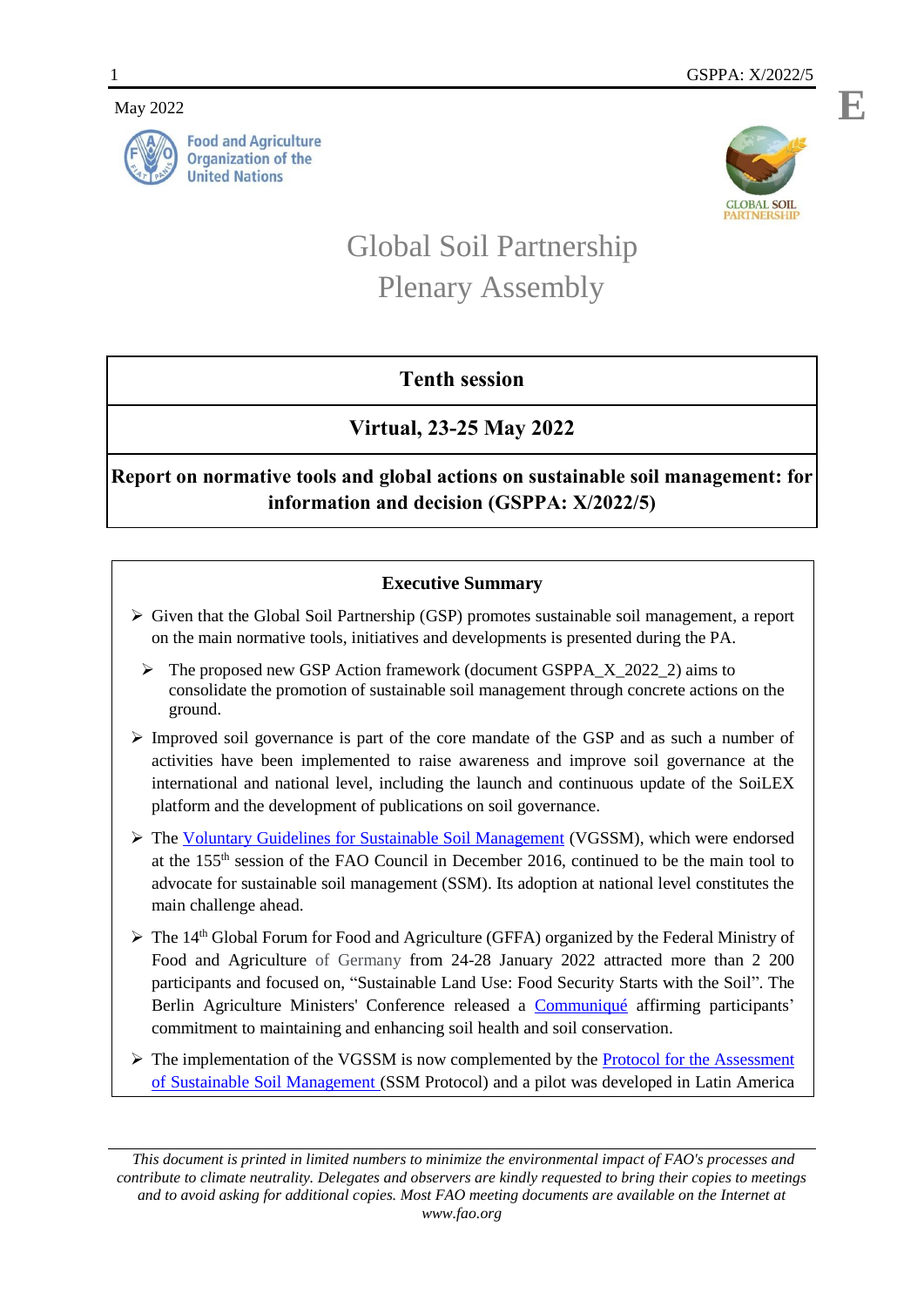and the Caribbean, to validate it. This pilot will also facilitate the design of a database of SSM practices, which is expected to be replicated in all regions.

- The implementation of [The International Code of Conduct for the Sustainable Use and](https://www.fao.org/documents/card/en/c/ca5253en)  [Management of Fertilizers](https://www.fao.org/documents/card/en/c/ca5253en) (Fertilizer Code) continued to be a priority for the GSP and it is advancing its' usage through various activities.
- $\triangleright$  The implementation of the Recarbonization of global soils (RECSOIL) initiative continues to follow the green or soil health path by five pilot sites in Costa Rica, Kenya, Mexico, and the Philippines. There is growing demand from more countries but the Secretariat faces financial limitations to accommodate such requests.
- $\triangleright$  The implementation of the Global Soil Doctors Programme continues in many countries around the world. The GSP Secretariat is providing technical support, soil testing kits, and posters for communication purposes, but there are financial limitations to accommodate all growing requests.

### **Suggested actions by the GSP Plenary Assembly**

The Plenary Assembly may wish to:

- $\triangleright$  welcome the commitments and actions expressed in the 14<sup>th</sup> GFFA Communiqué and appreciate that they have been reflected in the new GSP Action Framework for 2022-2030;
- $\triangleright$  invite the GSP Secretariat to facilitate the implementation of activities cited in the 14<sup>th</sup> GFFA Communiqué provided there are resources available for it;
- $\triangleright$  acknowledge the efforts made in raising public awareness of soil governance, especially through the SoiLEX platform;
- $\triangleright$  express appreciation for the efforts made in the implementation of the VGSSM and invite members to adopt the VGSSM and use its Protocol to assess if a given soil complies with the definition and principles of SSM;
- $\triangleright$  invite the Secretariat to advance the establishment of a global database on SSM practices following the launch of the technical manual on good practices for RECSOIL;
- $\triangleright$  invite countries and partners to adopt the Fertilizer Code and report the outcomes to the Secretariat;
- $\triangleright$  invite members, partners, focal points, and all relevant stakeholders to disseminate the results of the National Survey on the Use and Management of Fertilizers and the video to introduce the Fertilizer Code and to engage a wide public audience on the main issues related to fertilizer use and management across world;
- acknowledge the progress made in the further developments and scaling up of RECSOIL's implementation worldwide;
- $\triangleright$  invite resource partners to provide financing to advance the RECSOIL initiative on the ground;
- $\triangleright$  acknowledge the development and implementation of the Global Soil Doctors Programme and invite members and partners to adopt it.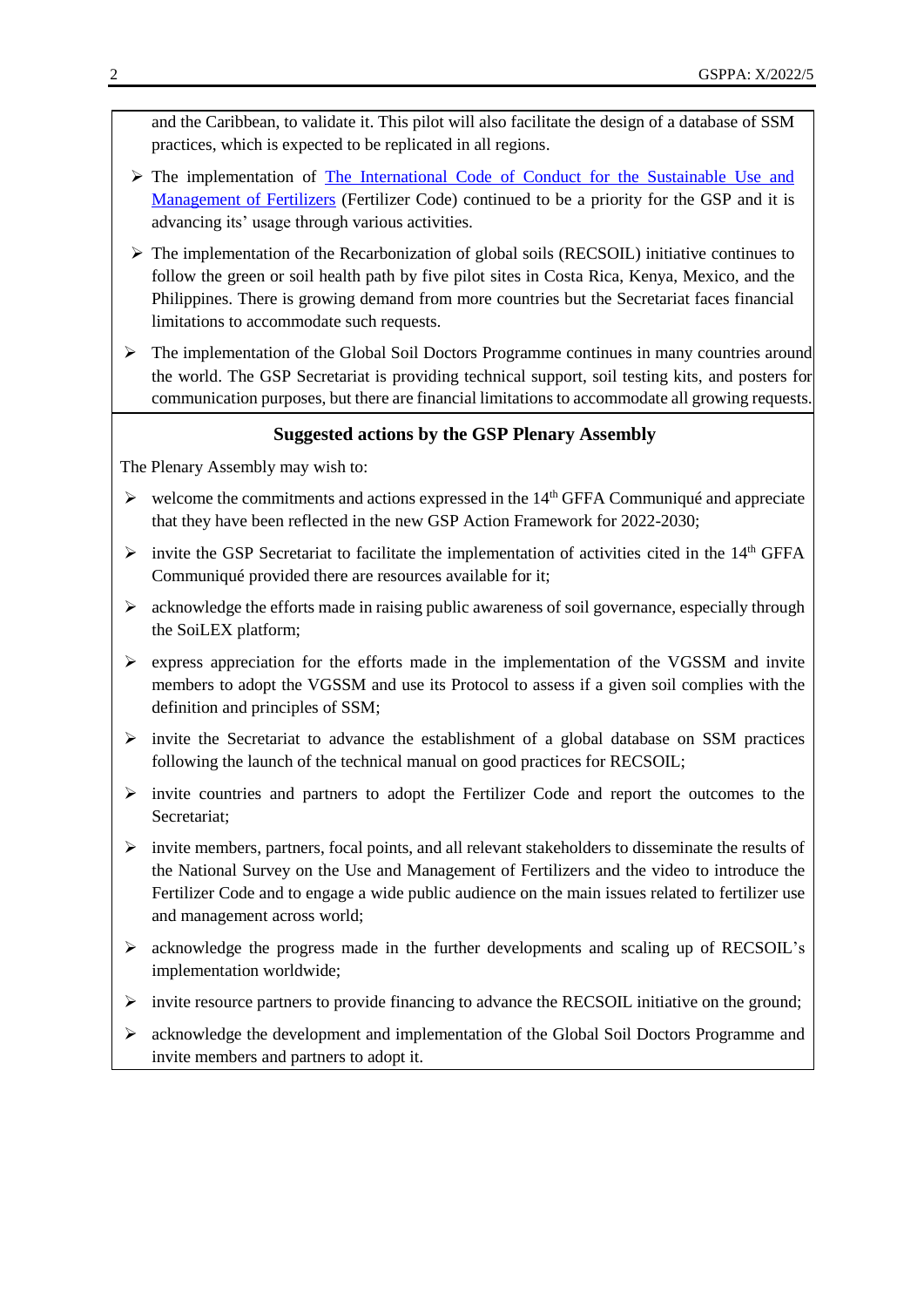## **5.1 Global Forum for Food and Agriculture (GFFA) Communiqué: Food Security Starts with the Soil**

- 1. The last GFFA organised by the Federal Ministry of Food and Agriculture of Germany in January 2022 focused on "Sustainable Land Management: Food Security Starts with the Soil". The Berlin Agriculture Ministers' Conference confirmed the commitment shared by countries to promote a soil-preserving and future-proof agricultural sector. Some 80 agriculture ministers and high-level representatives from international organizations agreed to reflect such ambitions in the final [Communiqué,](https://www.gffa-berlin.de/wp-content/uploads/2015/10/gffa-2022-kommunique-en.pdf) which was presented to the Director-General of FAO, the Executive Director of the UN Convention to Combat Desertification (UNCCD), the Chair of the Committee on World Food Security (CFS) and the 2022 Chair of the Global Soil Partnership (GSP)'s Plenary Assembly (PA).
- 2. The commitments and actions expressed in the GFFA communiqué are reflected in the new GSP Action Framework for 2022-2030 and capture the global community's commitment to move towards healthy soils for all.
- 3. The fulfilment of the [Communiqué](https://www.gffa-berlin.de/wp-content/uploads/2015/10/gffa-2022-kommunique-en.pdf) will constitute an important milestone in advancing the adoption of sustainable soil management (SSM) by different stakeholders. It will serve as a key instrument to guide the GSP's actions and advocacy efforts to restore and conserve soil health.

#### **5.2 Voluntary Guidelines for Sustainable Soil Management (VGSSM) and SoiLEX**

- 4. Improving soil governance at all levels is part of the GSP's core mandate, as the Partnership supports and develops specific soil legislation and policies, making their implementation a tangible possibility for the benefit of future generations.
- 5. In January 2021, the SoiLEX platform was launched at a [virtual event](https://www.fao.org/3/cb3317en/cb3317en.pdf) attended by over 800 participants from 160 countries. Since its launch, the platform is continuously updated thanks to the support of national focal points and experts.
- 6. The Soil Legislation Working Group, set up to oversee the proper functioning and full development of SoiLEX, was invited to participate in a special issue on soil governance in ELSEVIER's Soil Security journal. The issue is available for free access at this [link.](https://www.sciencedirect.com/journal/soil-security/special-issue/10VQ9HFPD6Z)
- 7. In the framework of Eurosoil 2021, "Connecting People and Soils" which took place from 23- 27 August 2021, the GSP organized the workshop, ["Global Soil Governance: Status and Future](https://www.fao.org/global-soil-partnership/resources/events/detail/fr/c/1418297/)  [Perspectives"](https://www.fao.org/global-soil-partnership/resources/events/detail/fr/c/1418297/). This event aimed to reflect on the work done so far to put soils on the global policy agenda and to discuss the need to establish a binding mechanism on soils to ensure a strong commitment from all parties towards healthy soils.
- 8. The implementation of the [VGSSM,](https://www.fao.org/documents/card/en/c/5544358d-f11f-4e9f-90ef-a37c3bf52db7/) has been a priority for the Secretariat and efforts to advocate for its adoption at national level are ongoing.
- 9. The implementation of the VGSSM is now complemented by the [Protocol for the Assessment](http://www.fao.org/fileadmin/user_upload/GSP/SSM/SSM_Protocol_EN_006.pdf)  [of Sustainable Soil Management,](http://www.fao.org/fileadmin/user_upload/GSP/SSM/SSM_Protocol_EN_006.pdf) which was endorsed by the  $8<sup>th</sup> GSP$  PA at an ad-hoc session in September 2020.
- 10. The protocol constitutes a fundamental tool to assess if any intervention implemented in the field, such as the improvement of productive systems, innovative new technologies, ecosystem restoration and carbon sequestration, is compliant with the definition of SSM.
- 11. A survey will be launched to learn about the adoption of the VGSSM on different levels to mark five years since the tool was launched.
- 12. The SSM Protocol and its manual will be widely used in all interventions, particularly related to those of RECSOIL.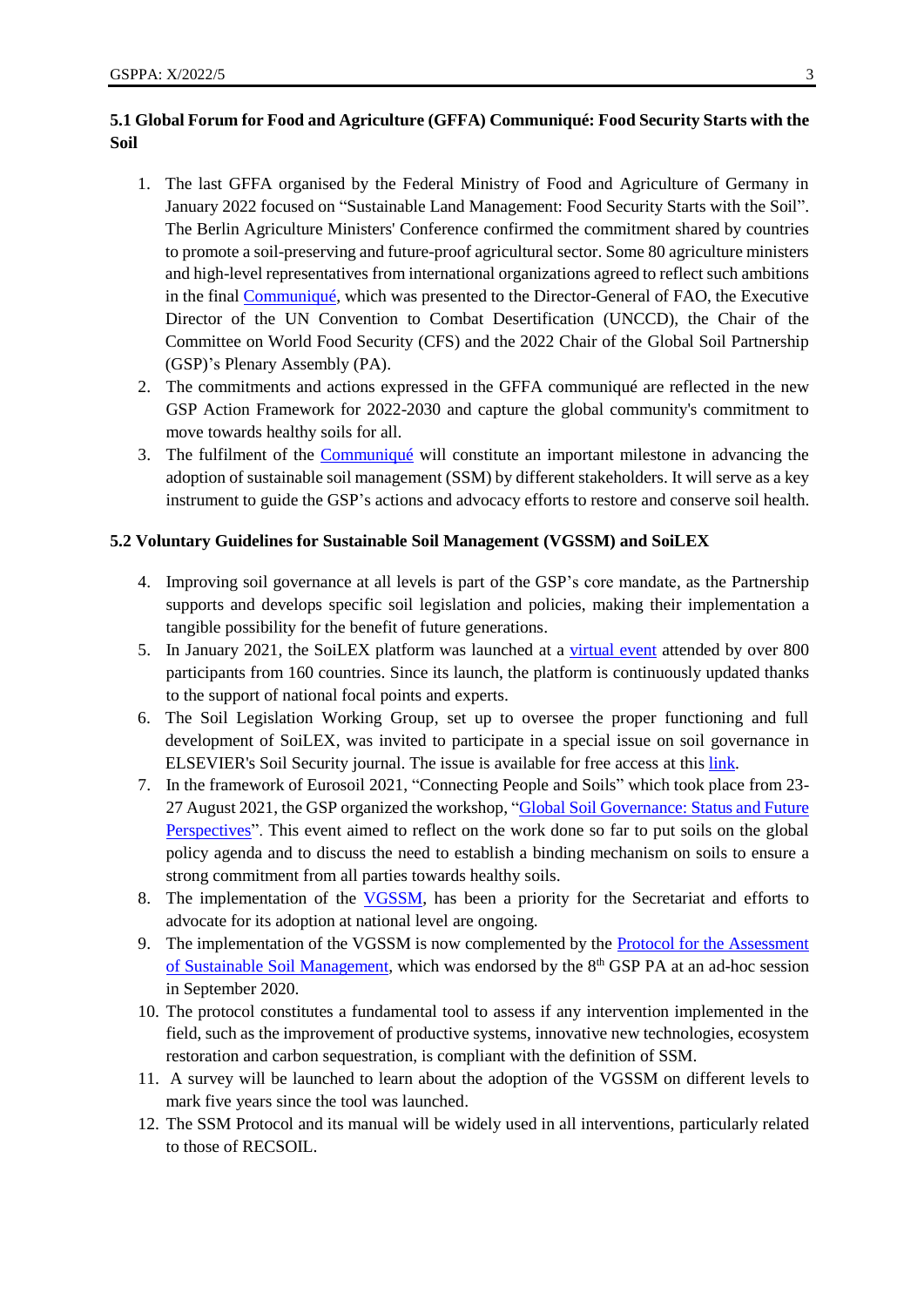13. The establishment of rewarding systems on the adoption of SSM under the framework of the VGSSM shall be explored.

#### **5.3 The International Code of Conduct for the Sustainable Use and Management of Fertilizers**

- 14. [The International Code of Conduct for the Sustainable Use and Management of Fertilizers](https://www.fao.org/documents/card/en/c/ca5253en) also known as the Fertilizer Code – was jointly developed by the Intergovernmental Technical Panel on Soils (ITPS) and experts from academia, industry, civil society and the farming community and it was endorsed by the 41<sup>st</sup> Session of the FAO Conference in June 2019. Since then, the Fertilizer Code has been translated into all FAO languages and various activities have been planned for its application.
- 15. A global implementation plan was developed and focuses on four main components, a) the dissemination of the Fertilizer Code; b) the capacity development for the implementation of the sustainable management of fertilizers; c) the establishment of a holistic approach to sustainable soil and nutrient management; and d) the strengthening of enabling environments focusing on policy development.
- 16. A National Survey on the Use and Management of Fertilizers was launched in December 2021 in six languages with the goal of defining priority areas for the Fertilizer Code and the implementation and the identification of gaps and main obstacles to the sustainable management of fertilizers in participant countries. More than 150 participants from 60 countries responded to the survey which will support the action plan for the implementation of the Fertilizer Code. The survey was launched along with a [Video](https://youtu.be/MlLrme8hYQQ) in six languages for the dissemination of the Fertilizer Code and to further engage key actors directly or indirectly involved in the usage of fertilizers.
- 17. The Global Symposium on Soils for Nutrition will address and support several aspects associated with the Fertilizer Code, specifically under the themes 1. Sustainable soil management for food security and better nutrition, and theme 2: Impacts of soil nutrient management on the environment and climate change. More detailed information is included in item 6.1.
- 18. Two projects financed by the Chinese government are being implemented in sub-Saharan Africa. The projects focus on building national capacities on the sustainable use and management of fertilizers and soil fertility, improving national soil information systems on soils and fertilizers, guiding on fertilizer recommendations, validating current practices, and identifying opportunities for improving them, and strengthening capacities through training and educational courses for different stakeholders.
- 19. The Soils4Nutrition project financed by the German government, focuses on the demonstration that micronutrient contents of soils and crops can increase through the adoption of sustainable soil management practices, in association with capacity development and training activities for farmers, national agricultural research and extension research personnel.
- 20. Th[e International Network on Fertilizer Analysis](https://www.fao.org/global-soil-partnership/infa/en/) (INFA) was established in December 2020 to harmonize methodologies to assess the qualities of fertilizers and to strengthen capacities on fertilizer use. To date, INFA has more than 150 soil laboratories operating in more than 80 countries. For more information on the progress see item 8.3.
- 21. The development of the global soil nutrient budget map is a challenging task that will be divided into phases. The first phase will be carried out in 2022, and will consist of mapping soil nutrients inputs, including nitrogen, phosphorus, potassium, and micronutrients. The second phase will be developed in 2023 and will include the soil nutrient outputs including crop requirements, leaching, gas fluxes and erosion. Finally, the inputs and outputs will allow the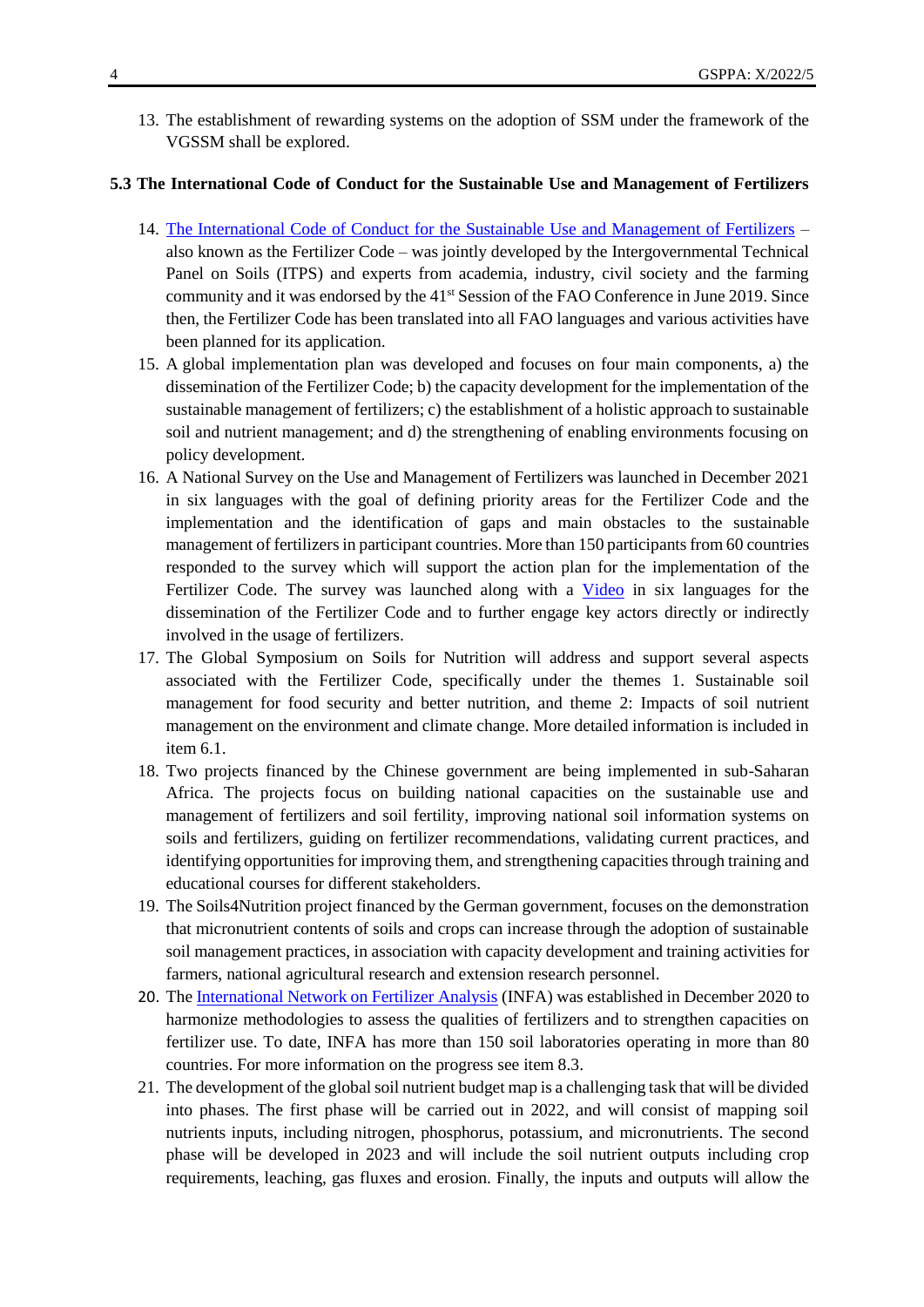GSP and partners to calculate and represent the soil nutrient budget. For detailed reporting on the progress and the timeline see item 8.1 (INSII).

- 22. The Secretariat and the ITPS are part of FAOs' Technical Advisory Group on Methane (TAG) contributing to the Global Methane Pledge – which aims to reduce the emissions of methane and mitigate climate change.
- 23. The integration of the sustainable use and management of fertilizers is mainstreamed to all interventions on the ground including the SOILCARE project in the Caribbean.

### **5.4 RECSOIL: Recarbonization of Global Soils**

- 24. The [RECSOIL](http://www.fao.org/global-soil-partnership/areas-of-work/recarbonization-of-global-soils/en/) initiative was established in 2019 and officially launched on 17 June 2020 through a webinar to observe the World Day to Combat Desertification.
- 25. RECSOIL is an initiative to scaling up the adoption of SSM practices, soil organic carbon (SOC)-centred, to increase SOC stocks while boosting soil health and halting soil degradation.
- 26. In RECSOIL, there are two paths, the Green Path, and the Carbon Credit Path. The Green path is entirely focused on enhancing soil health and the provision of ecosystem services by increasing SOC stocks and minimizing greenhouse gas  $(CO<sub>2</sub>, CH<sub>4</sub>$  and  $N<sub>2</sub>O$ ) emissions. In the RECSOIL-Green Path, the compliance with the VGSSM is critical and there are no carbon credits associated with it. The compliance with the protocol for the assessment of SSM is compulsory to measure and verify the implementation of SSM and for the provision of the ecosystem services. Additionally, the [protocol for measurement, monitoring, reporting and](http://www.fao.org/documents/card/en/c/cb0509en)  [verification of soil organic carbon](http://www.fao.org/documents/card/en/c/cb0509en) (GSOC -MRV Protocol) is applied to quantify the SOC stocks and to reduce greenhouse gas (GHG) emissions.
- 27. With the launch of the Global Soil organic Carbon Sequestration map (GSOCseq), the identification of areas with potential for implementing RECSOIL on the ground was made possible. Accordingly, the Secretariat is piloting the RECSOIL programme in Costa Rica by including RECSOIL into the Payment for Ecosystem Services scheme PSA2. Similarly, the Secretariat is providing technical support to Mexico to prepare and submit a project proposal entitled RECSOILMEX to the Green Climate Fund (GCF). Mexico is also part of the pilot scheme of the Green Path together with Kenya and the Philippines.

#### **5.5 Soil Doctors**

- 28. The Global Soil Doctors Programme is a farmer-to-farmer training initiative that aims to support farmers to enhance their capacities and knowledge on SSM. The Programme was designed to support national and local extension services with the aim of empowering farmers within a community by training a lead farmer or, Soil Doctor, to advance the methods and tools to detect soil degradation problems and to provide on the ground solutions.
- 29. Th[e Global Soil Doctors Programme](http://www.fao.org/global-soil-partnership/pillars-action/2-awareness-raising/soil-doctor/en/) includes a set of tools composed of educational materials. There are 28 posters on different topics, field exercises, a set of best practices and a soil testing kit which follows the VGSSM.
- 30. The launch in October 2020 was attended by 711 participants from 139 countries and provided the basis for the implementation of the Global Soil Doctors Programme around the world.
- 31. A global survey addressed to the potential promoters of the Programme, in different UN languages, allowed for a better understanding of the financial and technical needs for the implementation of the Programme. The resulting roadmap and training guidelines will allow